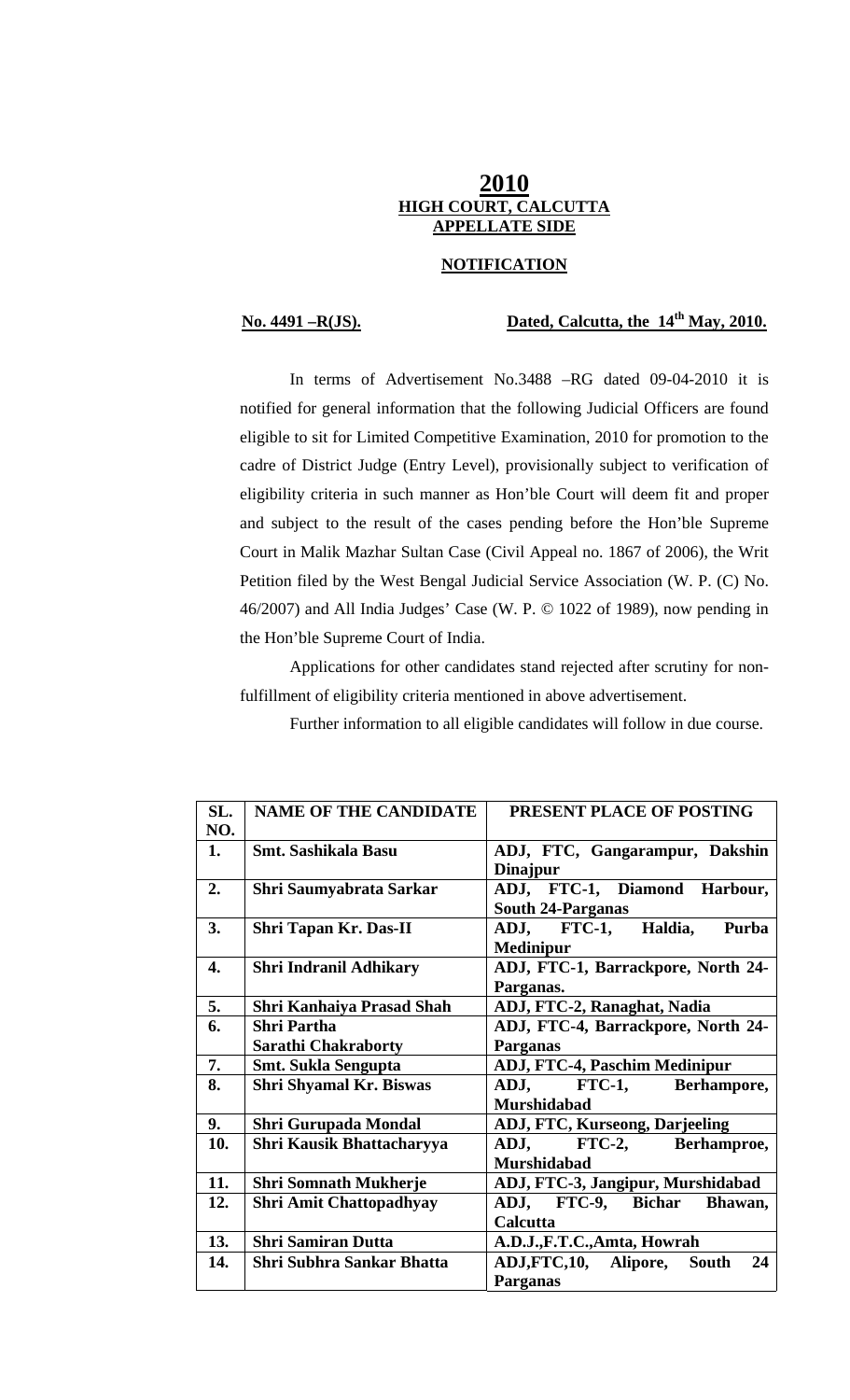| 15. | <b>Shri Santanu Mishra</b>            | ADJ, FTC-2, Haldia,<br>Purba<br>Medinipur                       |
|-----|---------------------------------------|-----------------------------------------------------------------|
| 16. | Shri Prabir Kr. Mishra                | ADJ, FTC-2, Chandernagore Hooghly                               |
| 17. | Shri Subhabrata Chowdhury             | ADJ, FTC-1, Jalpaiguri                                          |
| 18. | <b>Shri Arup Basu</b>                 | ADJ, FTC-5, Barrackpore, North 24-                              |
|     |                                       | <b>Parganas</b>                                                 |
| 19. | Shri Anupam Bhattacharyya             | ADJ, FTC-3, Purulia                                             |
| 20. | <b>Shri Partha Sarathi Chatterjee</b> | Civil Judge (Sr. Div.), Durgapur,                               |
|     |                                       | <b>Burdwan</b>                                                  |
| 21. | Shri N. N. Dasgupta                   | <b>CJM, Paschim Medinipur</b>                                   |
| 22. | Shri Sovan Kr. Mukhopadhyay           | Member, Secretary-in-Charge, State                              |
|     |                                       | Legal Services Authority, W.B.                                  |
| 23. | Md. Sabbar Rashidi                    | <b>ACJM, Ghatal, Paschim Medinipur</b>                          |
| 24. | <b>Shri Fatik Ch. Mondal</b>          | <b>ACJM, Khatra, Bankura</b>                                    |
| 25. | <b>Shri Sandip Chowdhury</b>          | Civil Judge (Sr. Divn.), Diamond                                |
|     |                                       | Harbour, South 24-Parganas                                      |
| 26. | <b>Yasmin Fatma</b>                   | <b>CJM, Dakshin Dinajpur</b>                                    |
| 27. | Shri Ajoy Kr. Mukherjee               | Civil Judge (Sr. Divn.), 2 <sup>nd</sup> Court,                 |
|     |                                       | Krishnagar, Nadia                                               |
| 28. | <b>Smt. Rajasri Basu Adhikary</b>     | <b>ACJM, Barrackpore,</b><br><b>North</b><br>$24-$              |
|     |                                       | <b>Parganas</b>                                                 |
| 29. | Shri Abhijit De                       | Competent Authority, Metro Rly.,                                |
|     |                                       | <b>Kolkata</b>                                                  |
| 30. | Shri Manojyoti Bhattacharyya          | Civil Judge (Sr. Divn), 9 <sup>th</sup> Court,                  |
|     |                                       | <b>Alipore, South 24-Parganas</b>                               |
| 31. | <b>Shri Arghadeb Khan</b>             | Civil Judge (Sr. Divn), Baruipur,                               |
|     |                                       | <b>South</b>                                                    |
|     |                                       |                                                                 |
|     |                                       | 24-Parganas                                                     |
| 32. | Shri Rabi Ranjan Chakraborty          | <b>ACMM, Calcutta</b>                                           |
| 33. | <b>Shri Prasad Kr. Roy</b>            | <b>CJM, Uttar Dinajpur</b>                                      |
| 34. | Shri Shyam Prakas Rajak               | Dy. Registrar, W.B. Human Rights<br><b>Commission</b>           |
| 35. | <b>Shri Sukumar Roy</b>               | Administrative Officer, W.B. Judicial                           |
|     |                                       | <b>Academy</b>                                                  |
| 36. | <b>Smt. Ali Biswas (Sarkar)</b>       | <b>Sr. Municipal Magistrate, Calcutta</b>                       |
| 37. | <b>Shri Arabinda Panti</b>            | Civil Judge (Sr. Divn), Lalbagh,                                |
|     |                                       | <b>Murshidabad</b>                                              |
| 38. | <b>Shri Tarak Nath Bhagat</b>         | <b>ACJM, Bolpur, Birbhum</b>                                    |
| 39. | Smt. Sudeshna De (Chatterjee)         | <b>ACJM, Serampore, Hooghly</b>                                 |
| 40. | <b>Mrs. Sanchita Sarkar</b>           | Judge, 6 <sup>th</sup> Bench, PSCC, Calcutta                    |
| 41. | Shri Hidayatullah Bhutia              | Judge, 2 <sup>nd</sup> Labour Court, Calcutta                   |
| 42. | <b>Shri Uttam Kumar Nandy</b>         | <b>CJM, Darjeeling</b>                                          |
| 43. | Shri Gopal Ch. Karmakar               | CJM, Nadia                                                      |
| 44. | <b>Shri Sunirmal Dutta</b>            | Civil Judge<br>$(Sr.$ Divn),<br>Siliguri,                       |
|     |                                       | <b>Darjeeling</b>                                               |
|     |                                       |                                                                 |
| 45. | Shri Bibhuti Narayan Singh            | Civil Judge (Sr. Divn), Addl. Court,                            |
|     |                                       | <b>Hooghly</b>                                                  |
| 46. | Shri Debabrata Mukherjee              | C.J.M., Hooghly                                                 |
| 47. | <b>Shri Partha Sarathi Chatterjee</b> | Civil Judge (Sr. Divn), Durgapur,                               |
|     |                                       | <b>Burdwan</b>                                                  |
| 48. | <b>Shri Aloke Kumar Chowdhury</b>     | A.C.J.M., Kalna, Burdwan                                        |
| 49. | <b>Shri Pradip Kumar Roy</b>          | Civil Judge (Sr. Divn), Burdwan                                 |
| 50. | Shri Raja Chatterjee                  | Judge, Small Causes Court, Sealdah,<br><b>South 24 Parganas</b> |
| 51. | <b>Chowdhury Hefazat Karim</b>        | Civil Judge (Sr. Divn), 3 <sup>rd</sup> Court,                  |
|     |                                       | <b>Alipore, South 24 Parganas</b>                               |
| 52. | <b>Smt. Shampa Dutt (Paul)</b>        | Civil Judge (Sr. Divn), 1st<br>Court,                           |
|     |                                       | <b>Bankura</b>                                                  |
| 53. | Shri Subhas Kumar Kar                 | $(Sr.$ Divn), $1st$<br>Judge<br><b>Civil</b><br>Addl.           |
|     |                                       |                                                                 |